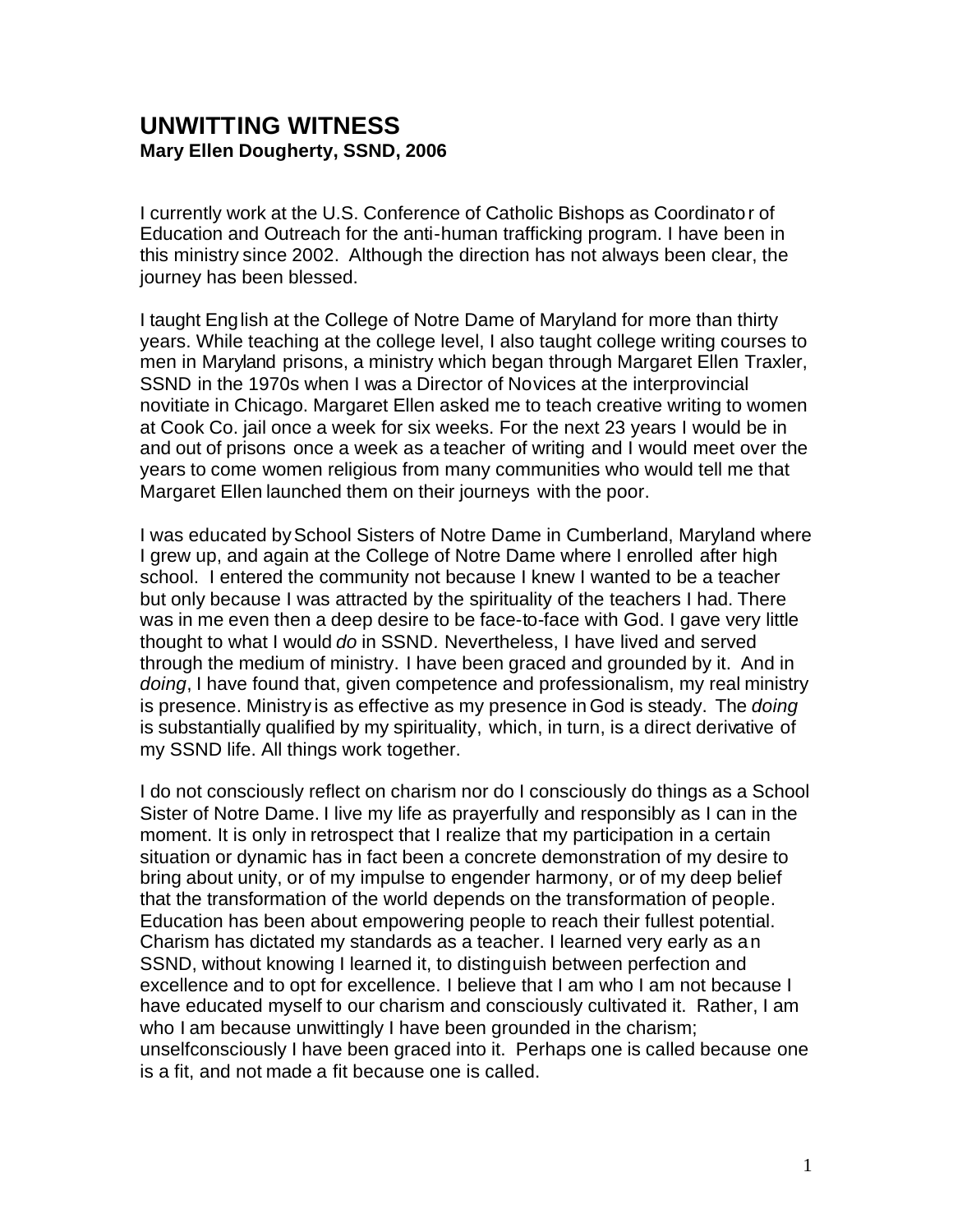My current ministry, although vastly different in content, is simply an extension of my life as an SSND educator. Educating myself and others about human trafficking calls forth the same skills it took to learn and teach the novels of William Faulkner, or to empower a student to craft a poem. My current work is significant to SSND because, again, it reflects our charism. Human trafficking is not a feminist issue, although approximately 80% of the victims are female. It is first and foremost a human rights issue. We, along with a large range of other women religious across the world, address the issue not because it fits our traditional mission of service to women and children but because it fits our long history of addressing the suppression of peoples. It is consonant with our concerns for the poor. It is reflective of our larger pro-life stance that cautions us about the rights of others to live and to live freely and in dignity, without war or capital punishment or enslavement of any kind.

As I was preparing to leave college teaching and looking for a new ministry, I knew three things were important to me: I wanted a ministry in which I would use my mind; I wanted a ministry in which I would work with others, and I wanted a ministry through which I could help the poor. My current position grants me all three. I am steadily challenged by the increasing flow of material about human trafficking, the need to learn the issues and to understand the analyses. I use my mind. I work with a team of people here at USCCB, and engage steadily with government officials, outside non-government agencies, colleagues in the field, university and hospital staffs, and sometimes victims themselves. I work with people. Through education, always an educator, in whatever I have done, I focus people on the issues and on the victims, enhancing awareness and generating action. My works benefits the poor. And it is a natural outgrowth of my previous history both in the classroom and in the prisons.

Approximately six months after they had been extricated from a brothel, I sat with four Mexican teenagers who had been deceived by men who persuaded each of them to come to the U.S. for a better life, promising marriage, love and a good job where they would earn money to send home to their families. Instead they were forced into brothel work, guarded by ruthless women, sisters of the traffickers, who beat them, threatened them, and coerced them to serve more than fifteen clients a day. When I met them, they were receiving services from an agency where we had placed them, following a raid and temporary detention by the Immigration and Naturalization Service. They were 15 and 16 years old. I noticed many things about them, but mostly I noticed that their development seemed to have been arrested at the age they were trafficked. They had been in the brothel for approximately three years. Forced into the adult arena of sex and violence where they had to comply and perform like adults, they seemed suddenly to have regressed to childhood. Slowly, with patient and professional help and a great deal of personal pain, they have emerged to become young women who are grounded in hope and possibility. Their recovery did proceed slowly, through suffering, and their roots are sturdier, their flowering lovelier. They will probably not be victimized again.